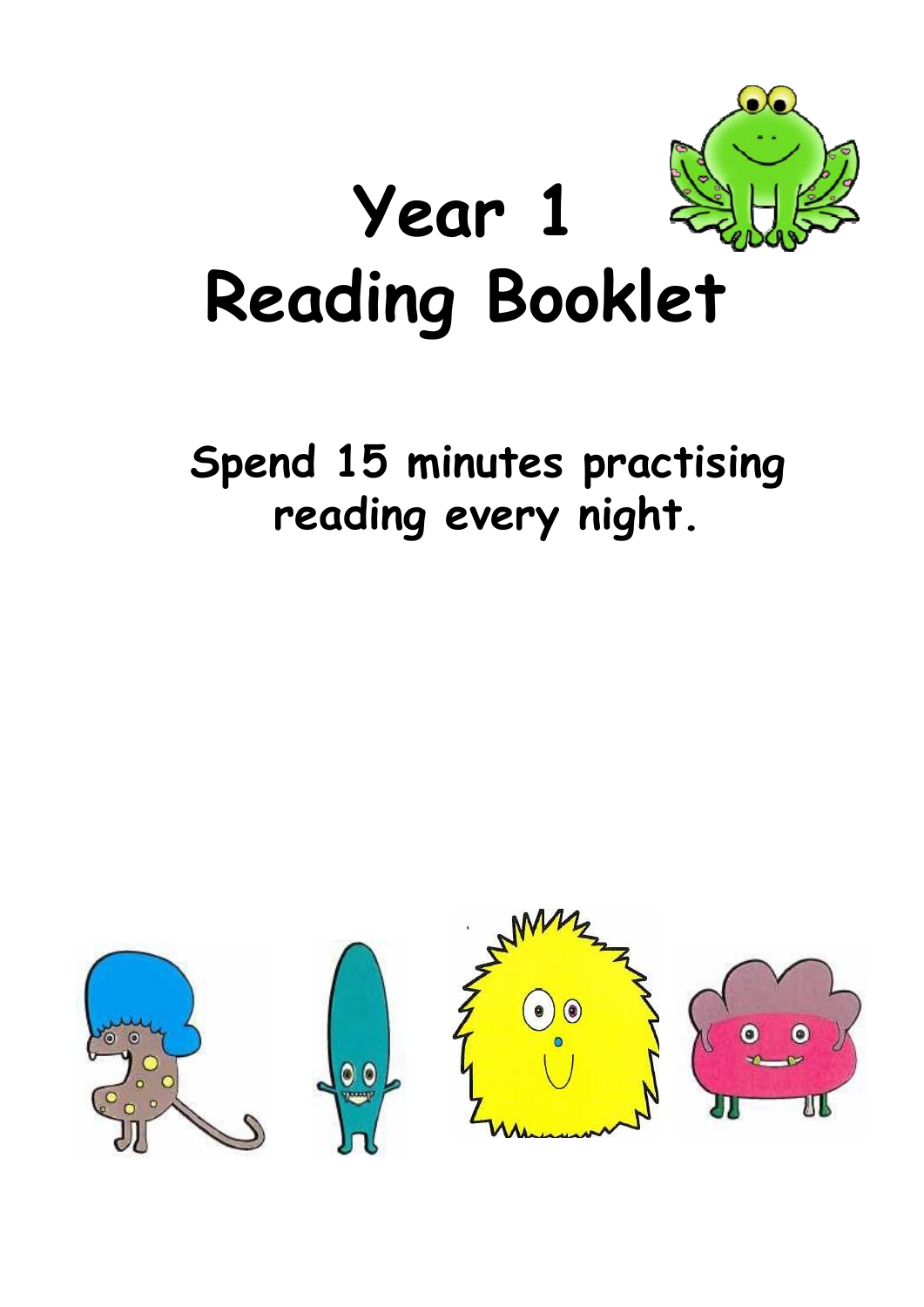

| Practise reading                                                                                                                                                                                                                                                                                                                                                                                     |       |
|------------------------------------------------------------------------------------------------------------------------------------------------------------------------------------------------------------------------------------------------------------------------------------------------------------------------------------------------------------------------------------------------------|-------|
| took<br>$\frac{1}{2} \left( \frac{1}{2} \frac{1}{2} \frac{1}{2} \frac{1}{2} \frac{1}{2} \frac{1}{2} \frac{1}{2} \frac{1}{2} \frac{1}{2} \frac{1}{2} \frac{1}{2} \frac{1}{2} \frac{1}{2} \frac{1}{2} \frac{1}{2} \frac{1}{2} \frac{1}{2} \frac{1}{2} \frac{1}{2} \frac{1}{2} \frac{1}{2} \frac{1}{2} \frac{1}{2} \frac{1}{2} \frac{1}{2} \frac{1}{2} \frac{1}{2} \frac{1}{2} \frac{1}{2} \frac{1}{2}$ | look  |
| book                                                                                                                                                                                                                                                                                                                                                                                                 | shook |
| cook                                                                                                                                                                                                                                                                                                                                                                                                 | foot  |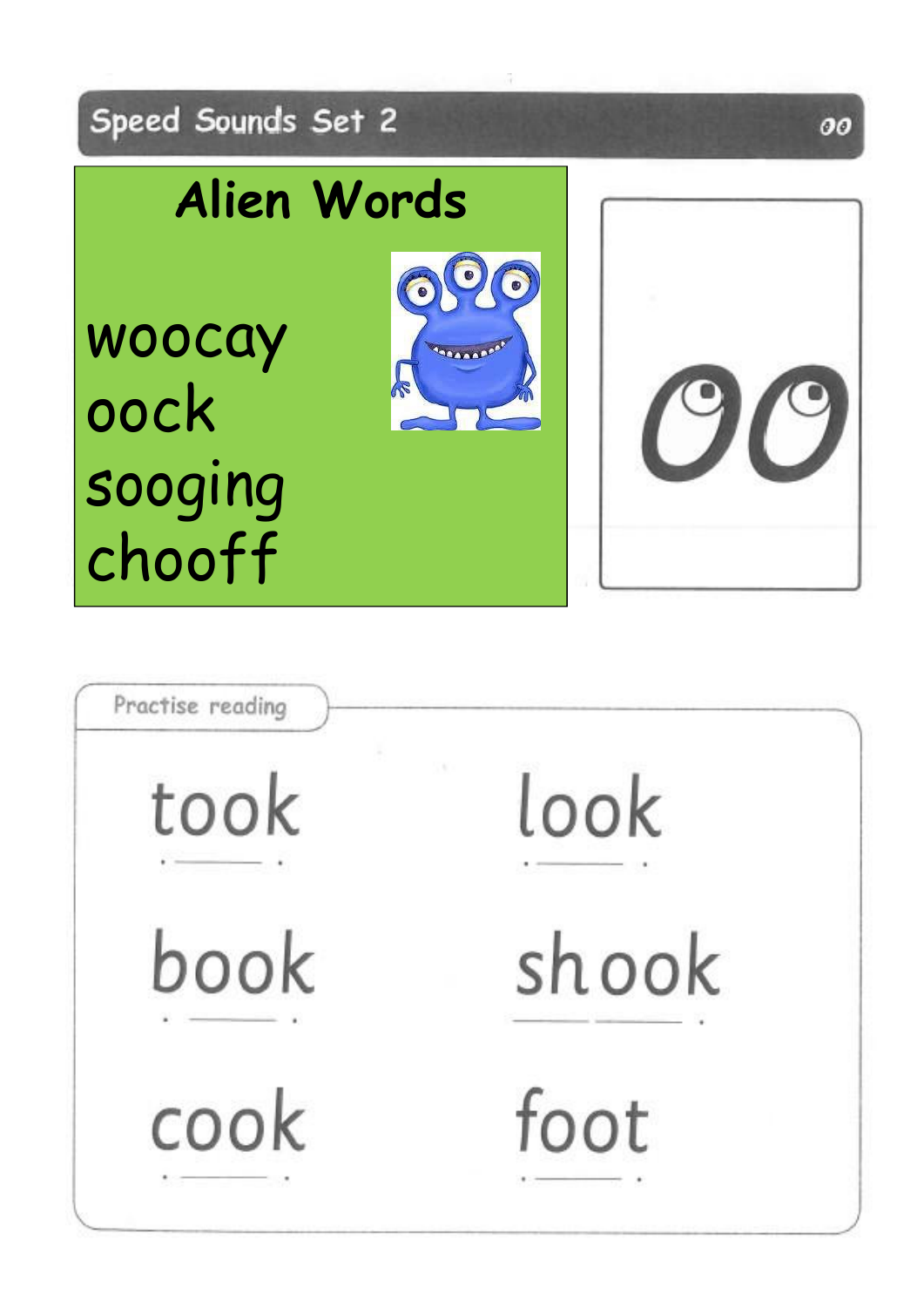

| Practise reading |       |
|------------------|-------|
| car              | start |
| part             | star  |
| hard             | sharp |

ar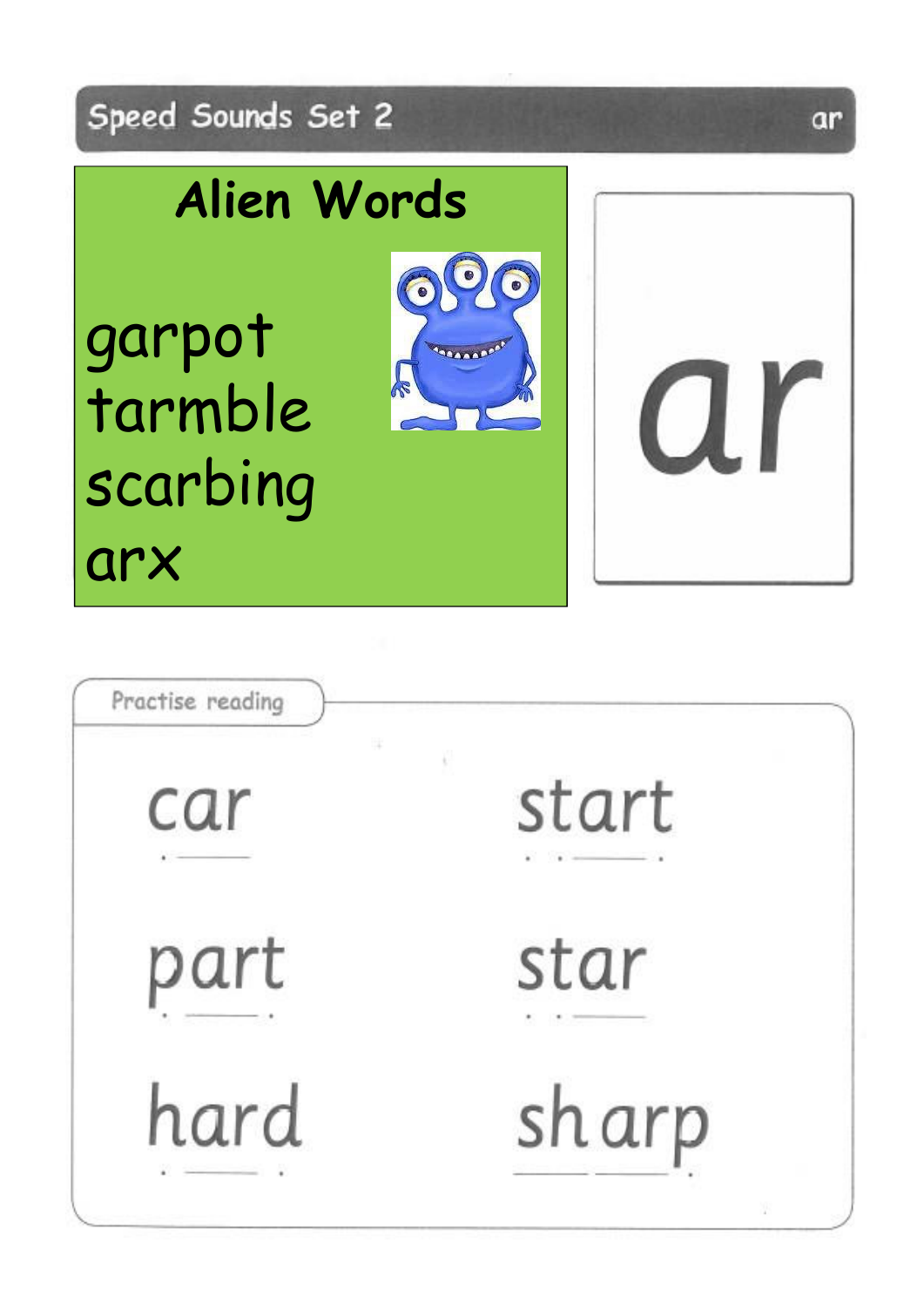





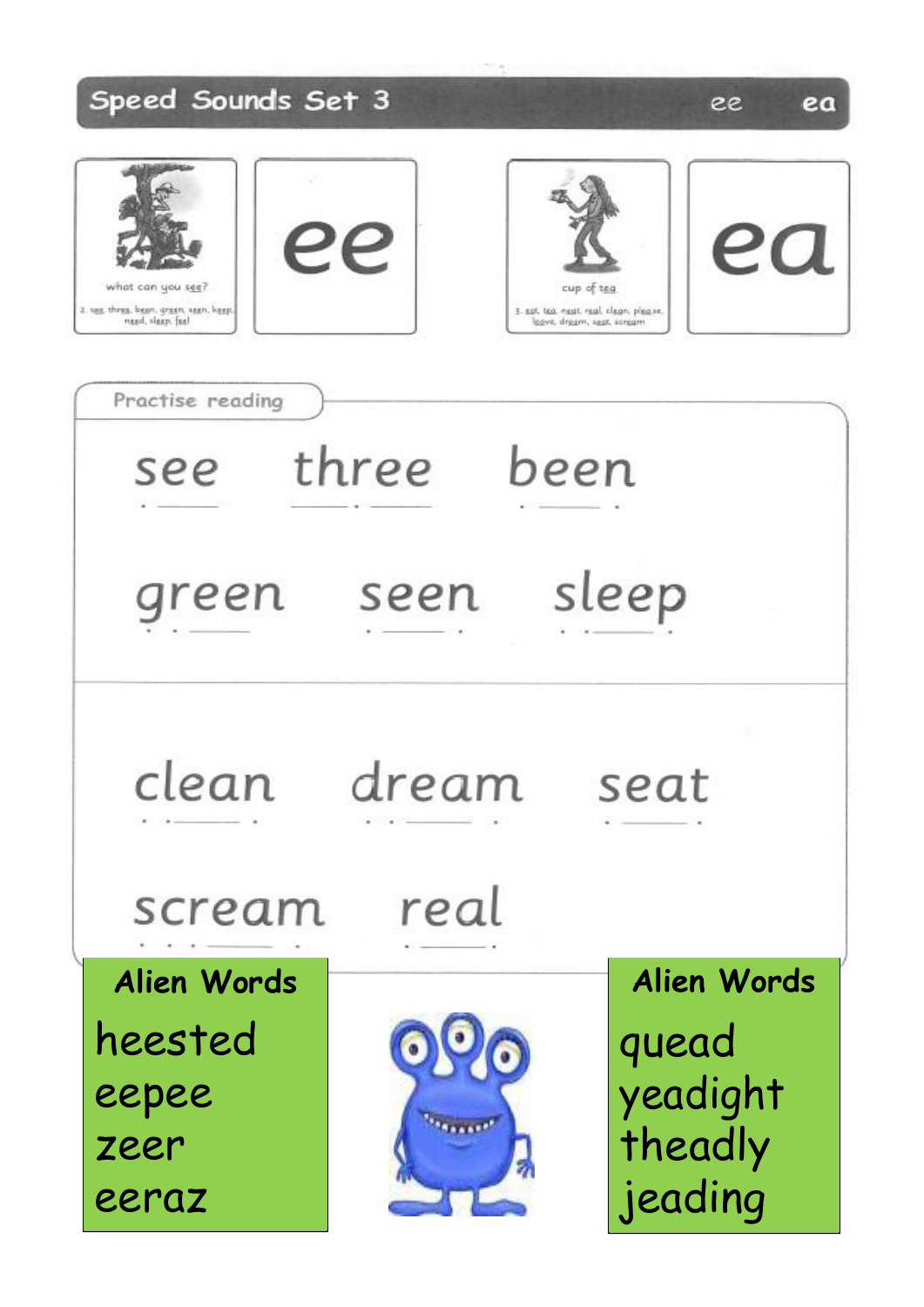оу

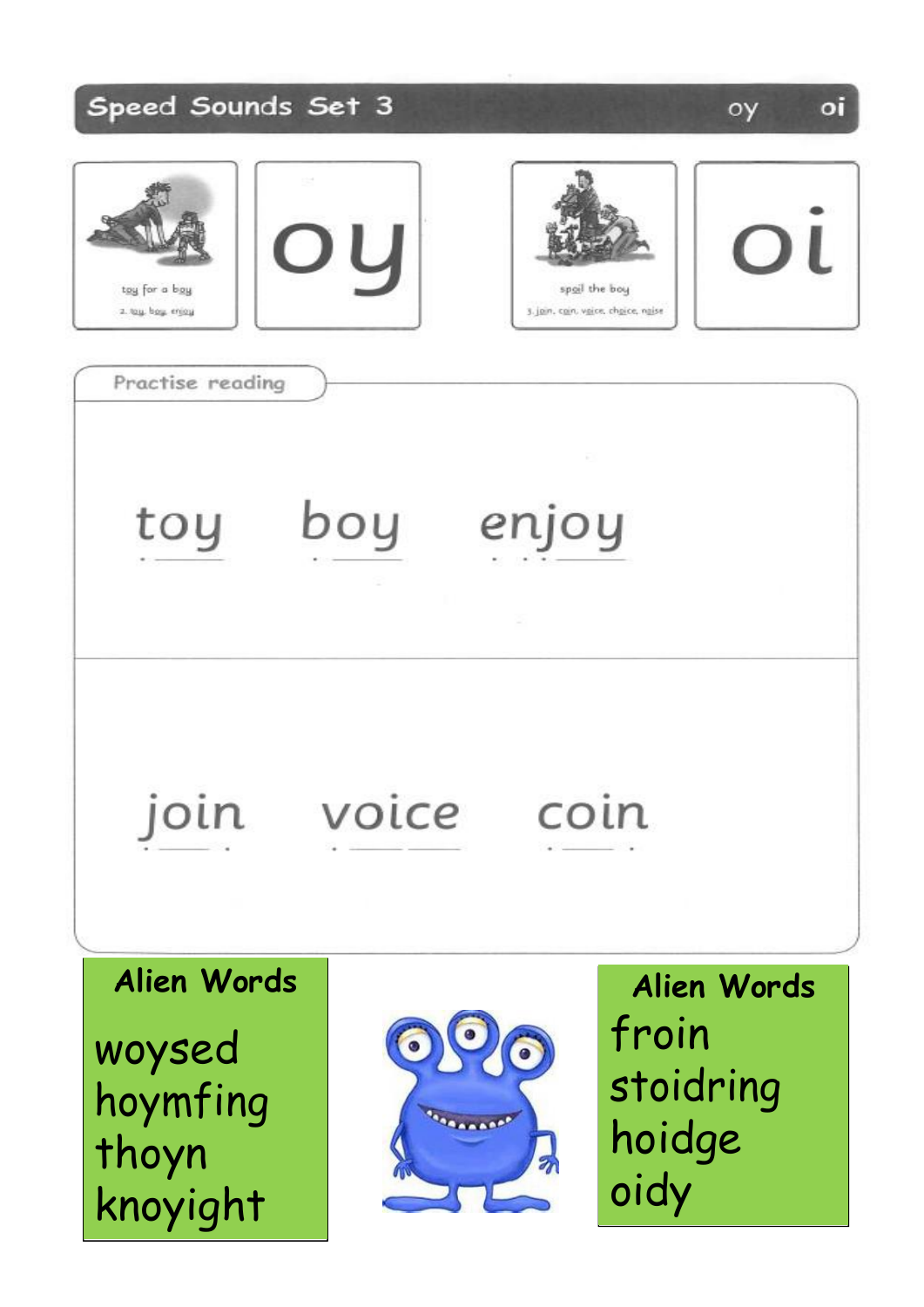fly high

2. high night light fright bright.<br>sight might

 $\dot{\iota}$ 







igh

 $\sqrt{-e}$ 

| Practise reading<br>high<br>fright<br>smile<br>like  | night<br>bright<br>white<br>time | light<br>might<br>nice<br>hide                          |
|------------------------------------------------------|----------------------------------|---------------------------------------------------------|
| Alien Words<br>tighfing<br>righget<br>zight<br>quigh | <b>SARANAAAA</b>                 | Alien Words<br>quipele<br>fripely<br>ime<br>ล่<br>flime |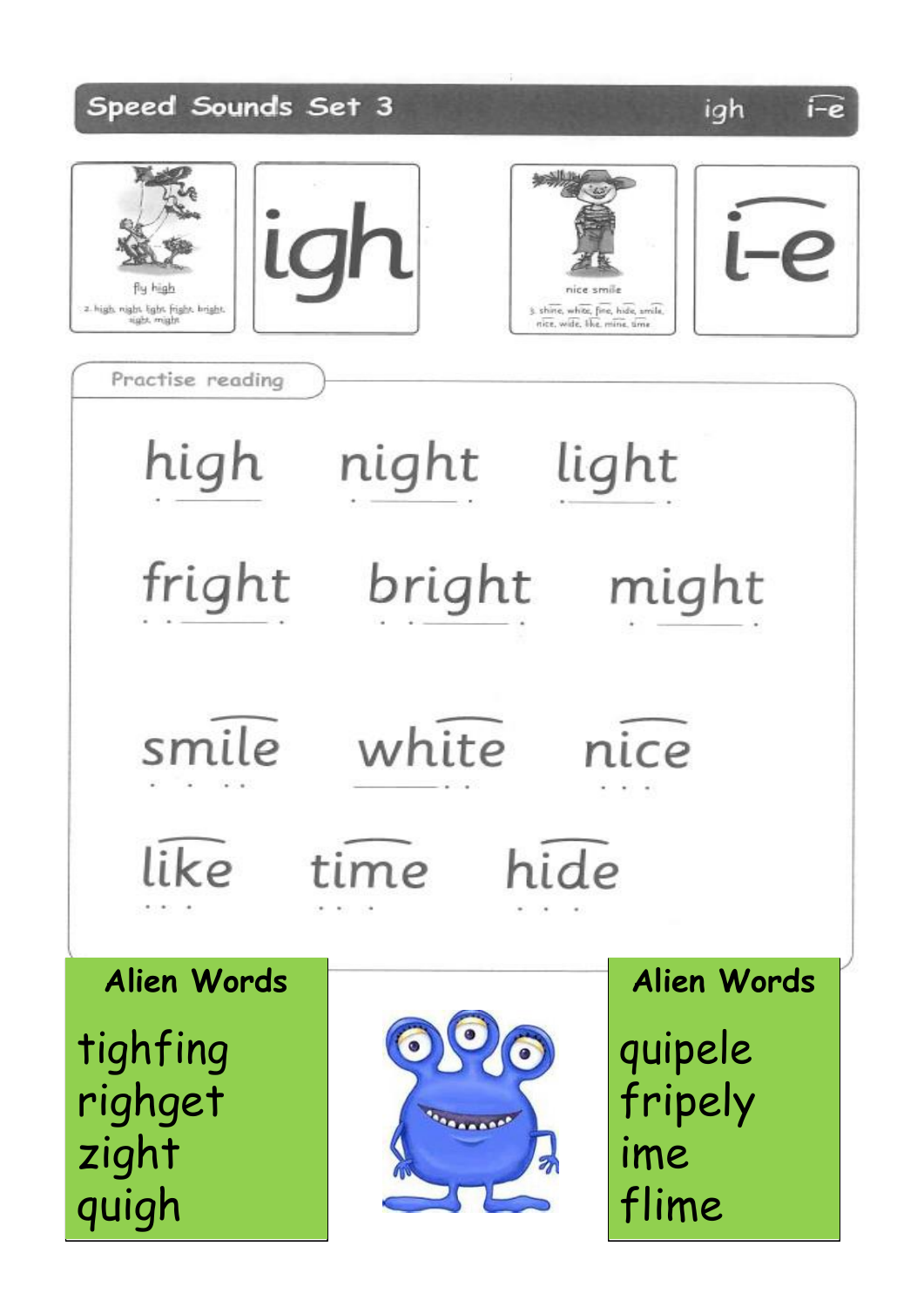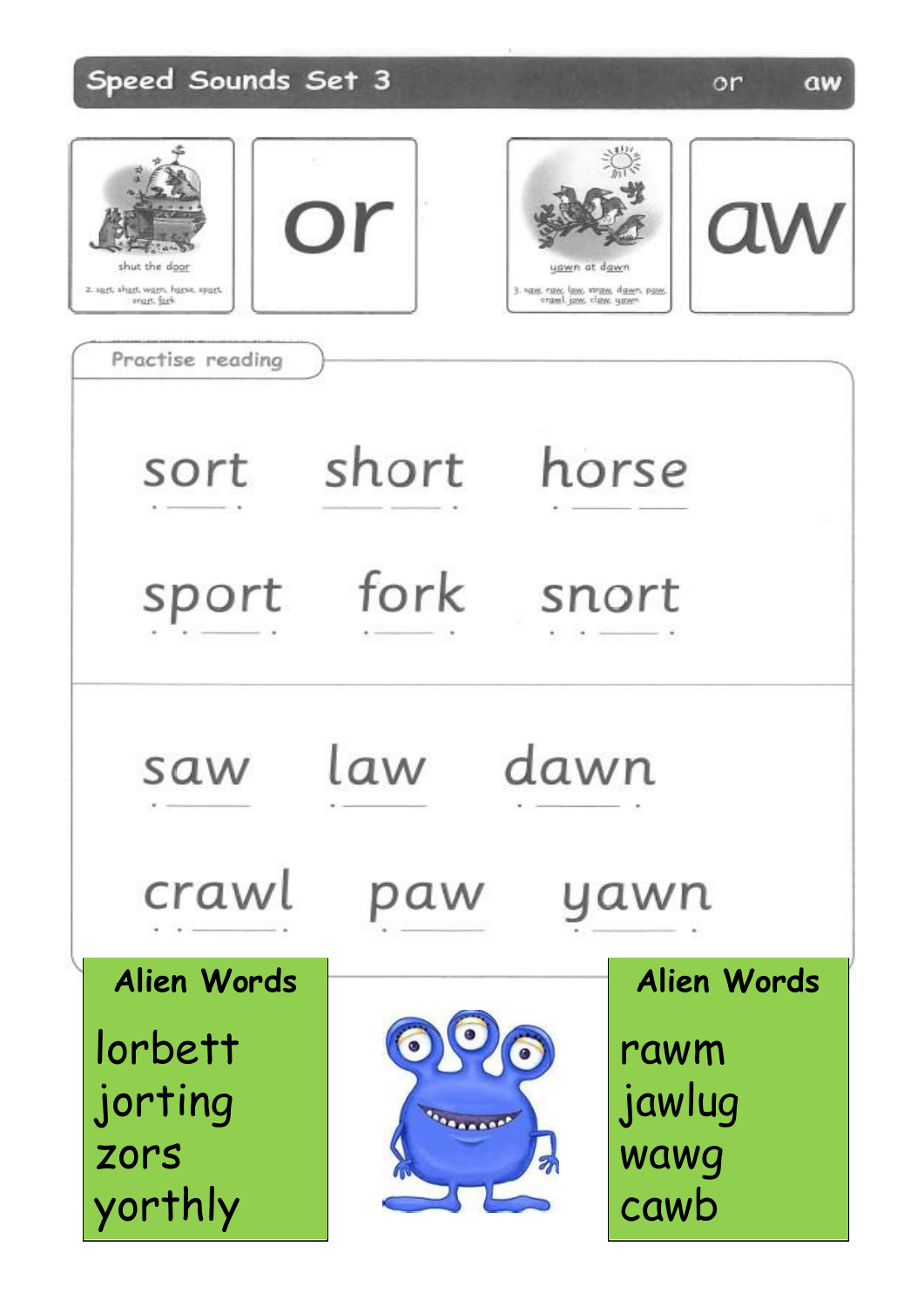air are

| alr<br>that's not fair<br>2. fair, stair, hair, air, lair, chair<br>Practise reading |                 | care and share<br>3. care share dans bare spare<br>scare, flare, square, Clare, software | are                                |
|--------------------------------------------------------------------------------------|-----------------|------------------------------------------------------------------------------------------|------------------------------------|
| fair                                                                                 | stair hair      |                                                                                          |                                    |
| air                                                                                  | chair lair      |                                                                                          |                                    |
| share<br>square                                                                      | dare<br>bare    |                                                                                          | scare                              |
| <b>Alien Words</b>                                                                   |                 |                                                                                          | Alien Words                        |
| sairthee<br>cairtigh<br>vairly<br>shairp                                             | <b>SAAMAAAA</b> | $\overline{\mathbf{z}}$                                                                  | trarep<br>fraremb<br>vare<br>quare |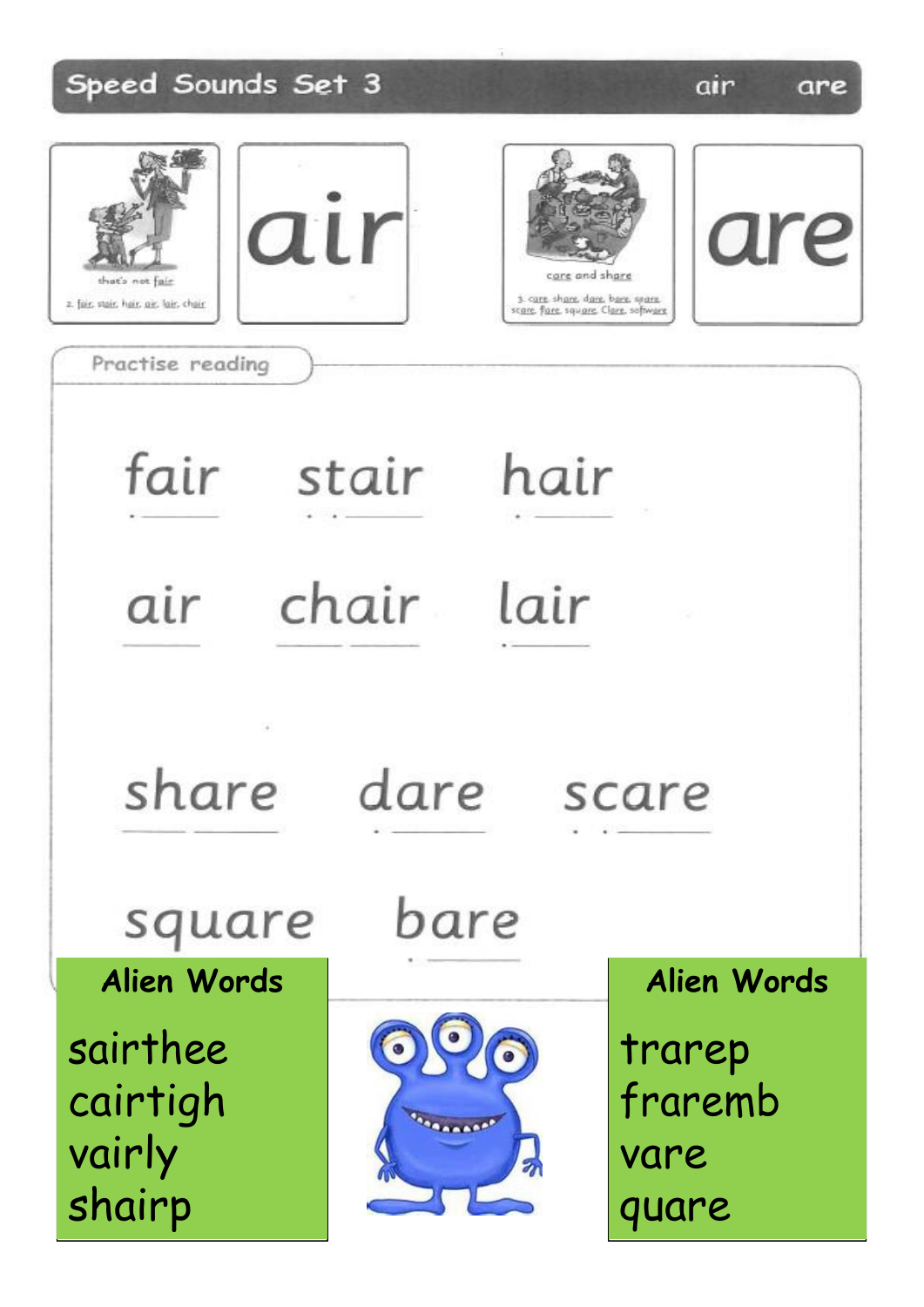|                                               | ir<br>ur<br>er                                                                                                                            |
|-----------------------------------------------|-------------------------------------------------------------------------------------------------------------------------------------------|
|                                               | ur<br>nurse with a purse.<br>3. burn, turn, luck, hurl, kurn, kurp,<br>sturp, maps, purse, hard                                           |
| er<br>a better letter                         |                                                                                                                                           |
|                                               | third                                                                                                                                     |
|                                               |                                                                                                                                           |
| twirl                                         | dirt                                                                                                                                      |
| turn                                          | spurt                                                                                                                                     |
| purse                                         | hurt                                                                                                                                      |
| better                                        | weather                                                                                                                                   |
| proper                                        | corner                                                                                                                                    |
| Alien Words                                   | <b>Alien Words</b>                                                                                                                        |
| O <sub>O</sub><br>lursee<br>nurmon<br>spurbok | metter<br>lorper<br>gruberee<br>leger                                                                                                     |
|                                               | Speed Sounds Set 3<br>$\mathsf{r}$<br>3. Ings, never, better, weather, ofter,<br>homman, litten, proper, comies, supper<br>bird<br>phurse |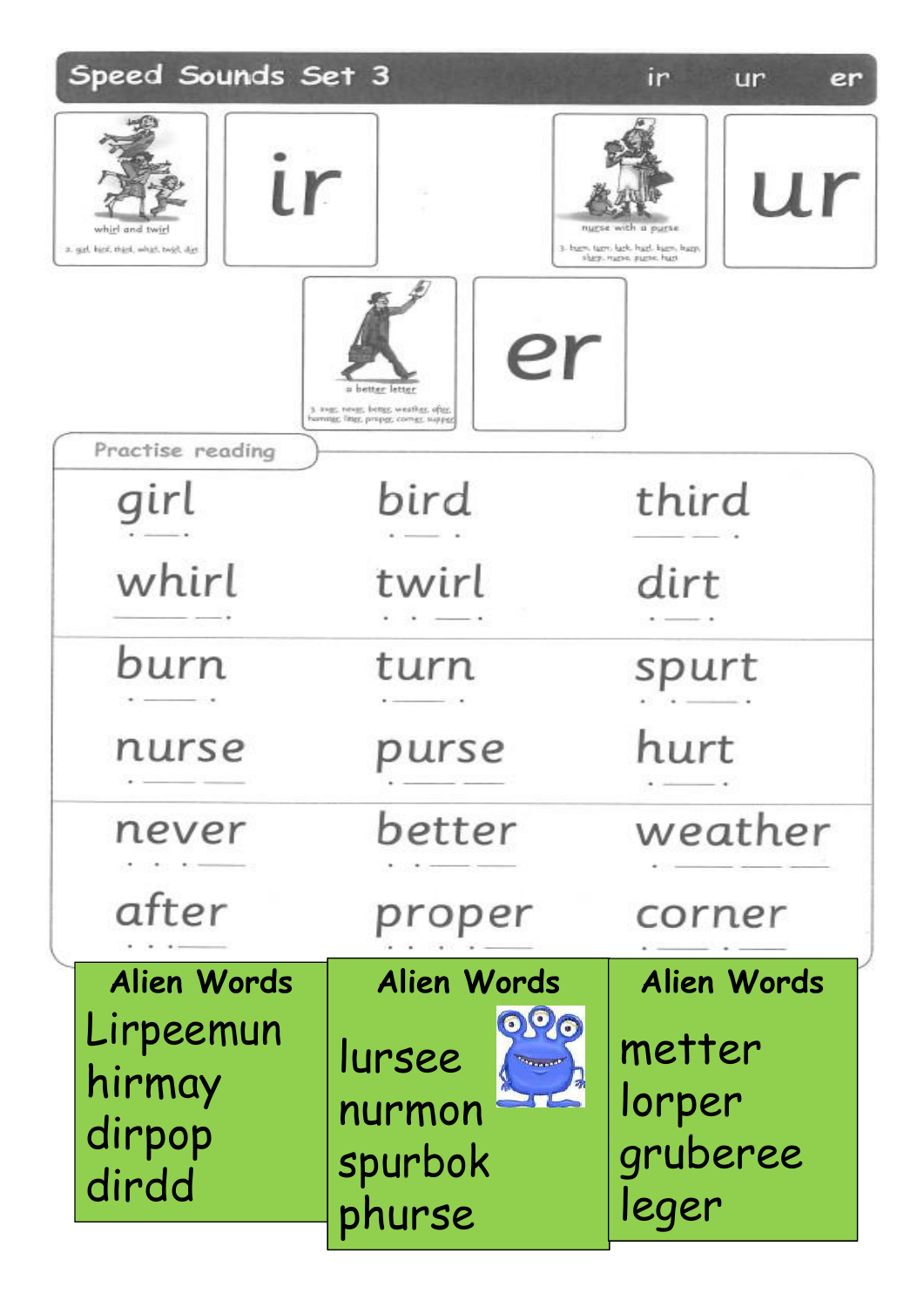

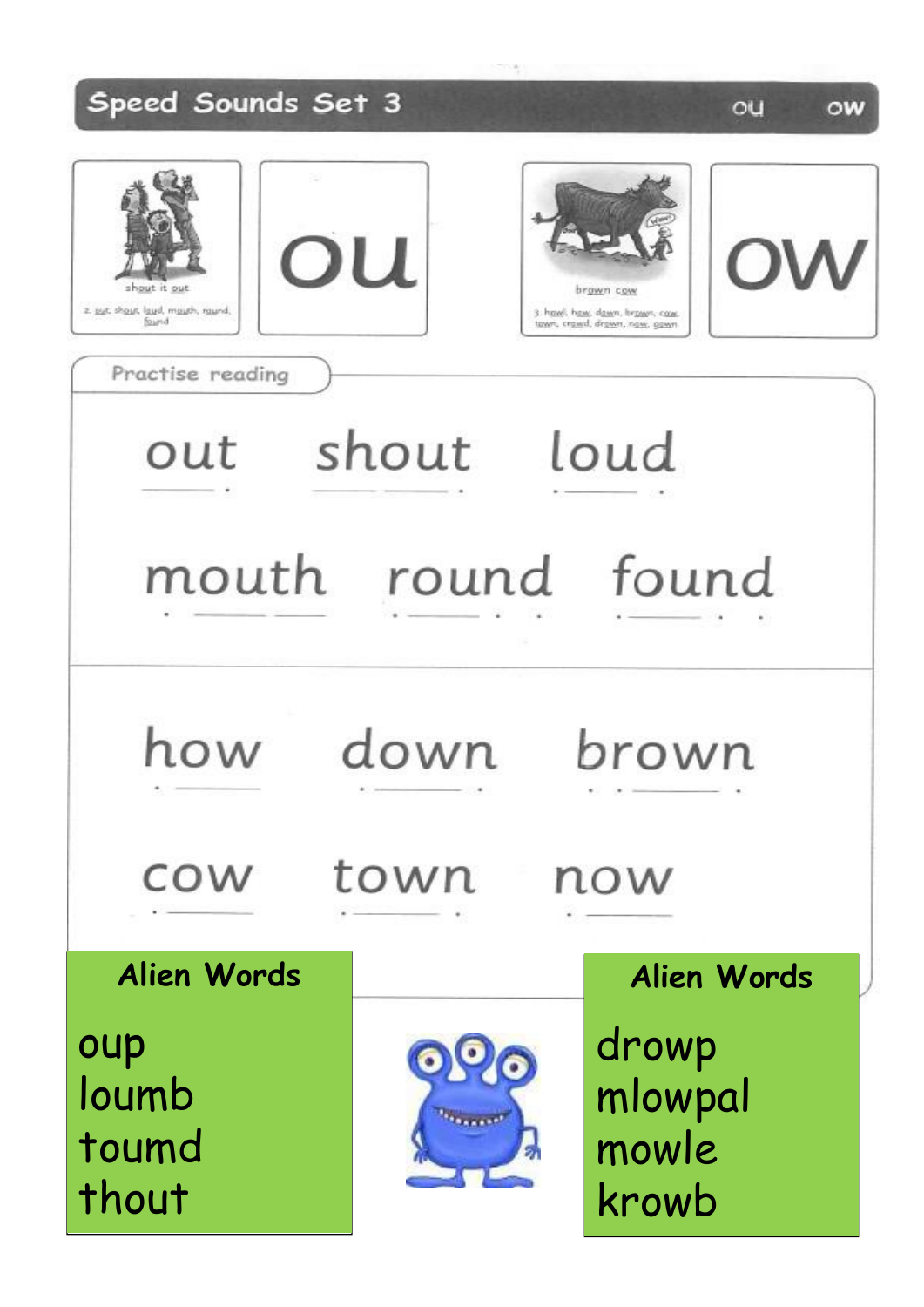| Speed Sounds Set 3<br>ay<br>may I play?<br>2. day, play, may, way. lay. tag.<br>ingg, spring |                                                                                                      | $\overline{a-e}$<br>ai<br>ay<br>$a-e$<br>make a cake<br>3. make, shake, cake, name,<br>come, gome, save.<br>brove, late, dute |
|----------------------------------------------------------------------------------------------|------------------------------------------------------------------------------------------------------|-------------------------------------------------------------------------------------------------------------------------------|
|                                                                                              | al<br>snail. In the rain<br>3. Juliel snall, tall, drain, paint,<br>Spain, chain, train, rain, stain |                                                                                                                               |
| Practise reading<br>play                                                                     | day                                                                                                  | may                                                                                                                           |
| way                                                                                          | say                                                                                                  | aц                                                                                                                            |
| make                                                                                         | cake                                                                                                 | name                                                                                                                          |
| same                                                                                         | ate                                                                                                  |                                                                                                                               |
| snail                                                                                        | paid                                                                                                 | tail                                                                                                                          |
| train                                                                                        | aint                                                                                                 | rain                                                                                                                          |
| <b>Alien Words</b>                                                                           | <b>Alien Words</b>                                                                                   | <b>Alien Words</b>                                                                                                            |
| snayble<br>phaying<br>fayn<br>zays                                                           | <b>090</b><br>whaig<br><b><i><u>France</u></i></b><br>jlaim<br>phainp<br>dwaib                       | whape<br>clateit<br>shabe<br>scrate                                                                                           |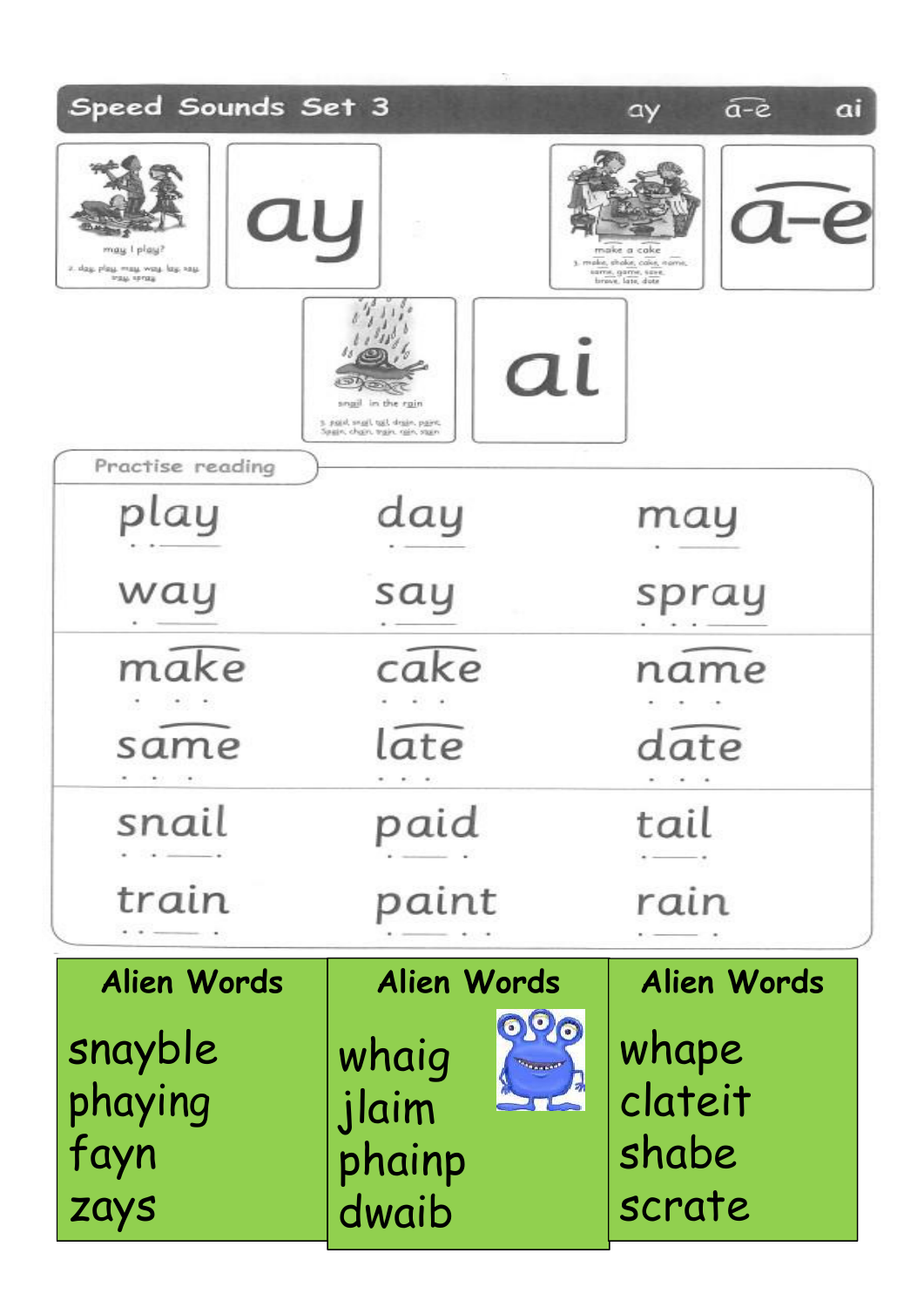| Speed Sounds Set 3                                                       |                                                                                                    | $0 - 8$<br>ow<br>oa                                                   |
|--------------------------------------------------------------------------|----------------------------------------------------------------------------------------------------|-----------------------------------------------------------------------|
| OW<br>blow the snow<br>2. blgw, sngw, signs, shgw, knigw,<br>flaw, glass |                                                                                                    | phone home<br>3. hema hepa rise spoke nool.<br>broke stole ripe thise |
|                                                                          | oa<br>goot in a boot<br>3. touri, ask, road, clask, threat,<br>raam, toam, louf, cept, coal, coach |                                                                       |
| Practise reading<br>blow                                                 | snow                                                                                               | show                                                                  |
| know                                                                     | flow                                                                                               |                                                                       |
| home                                                                     | hope                                                                                               | spoke                                                                 |
| note                                                                     | broke                                                                                              | ne                                                                    |
| oat                                                                      | boat                                                                                               | road                                                                  |
| throat                                                                   | toast                                                                                              | coat                                                                  |
| <b>Alien Words</b>                                                       | Alien Words                                                                                        | <b>Alien Words</b>                                                    |
| wowg<br>owply<br>phowb<br>thlowp                                         | 090<br>ploa<br><b>SAFEKEEP</b><br>doaging<br>quoab<br>sloatal                                      | quope<br>gokeer<br>frope<br>pote                                      |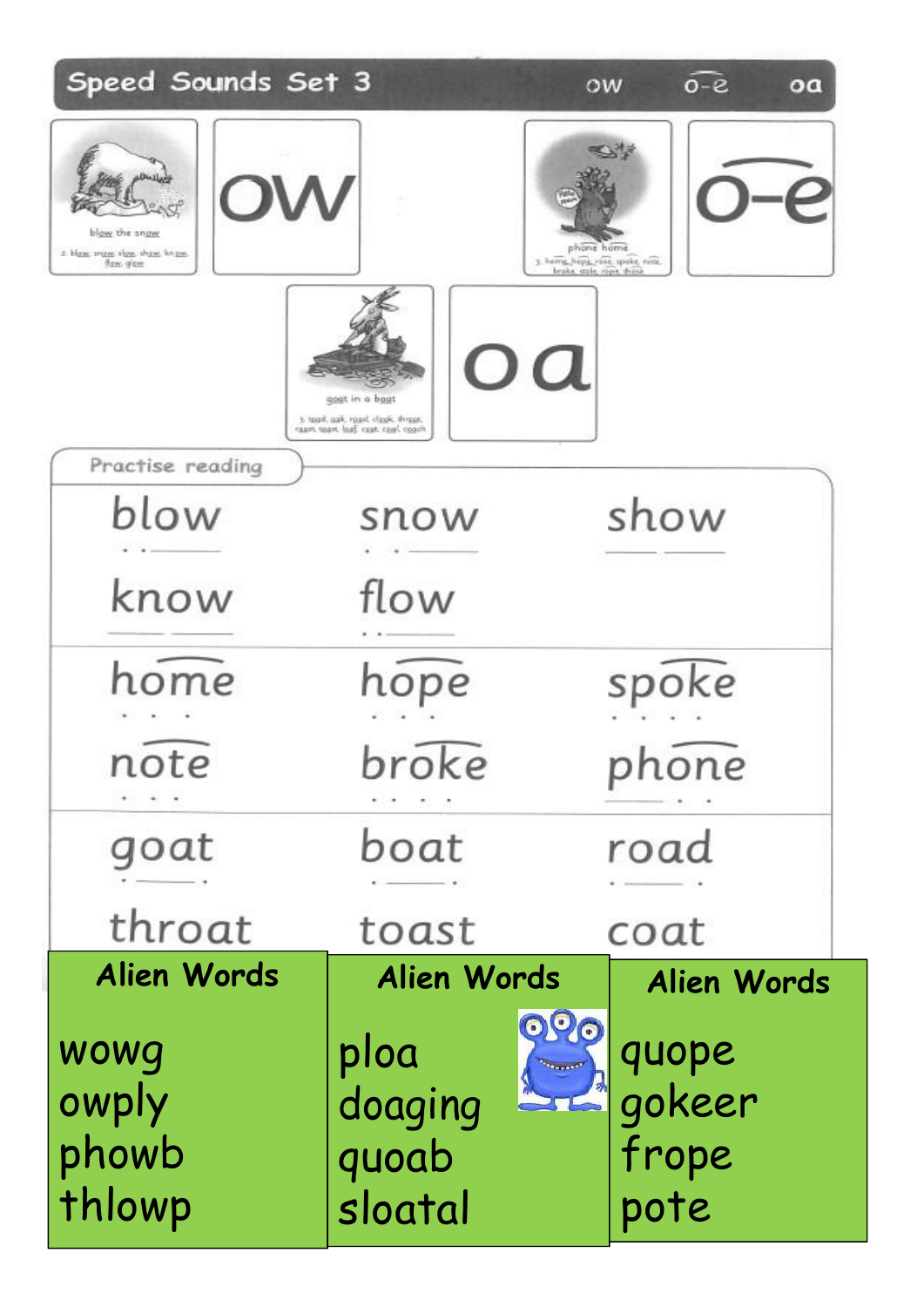| Speed Sounds Set 3                                                                          |                                                                                                | $u-e$<br>ew<br>$\circ$                                                                         |
|---------------------------------------------------------------------------------------------|------------------------------------------------------------------------------------------------|------------------------------------------------------------------------------------------------|
| ELS DRAGING<br>OO<br>pgg at the zoo<br>2. top. 200. mgod. Soil. pagl. stagl.<br>mson, spoan |                                                                                                | $u-e$<br>huge brute<br>3. tune, rude, huge, mule, britis.<br>silk juvie, dude, accuse, excuse, |
|                                                                                             | ew<br>chew the stew<br>3. new knew, flex: blew, less, crew,<br>need, young, draw, urses, stand |                                                                                                |
| Practise reading<br>too                                                                     | ZO <sub>O</sub>                                                                                | food                                                                                           |
| pool                                                                                        | moon                                                                                           | spoon                                                                                          |
| tune                                                                                        | rude                                                                                           | huge                                                                                           |
| brute                                                                                       | ise                                                                                            | June                                                                                           |
| chew                                                                                        | new                                                                                            | blew                                                                                           |
| flew                                                                                        | drew                                                                                           | grew                                                                                           |
| Alien Words                                                                                 | Alien Words                                                                                    | Alien Words                                                                                    |
| thoop<br>jooff<br>roolal<br>yoogwave                                                        | <b>090</b><br>hew<br>shewf<br>ewmilla<br>glewt                                                 | fudeay<br>shupe<br>puteman<br>frupe                                                            |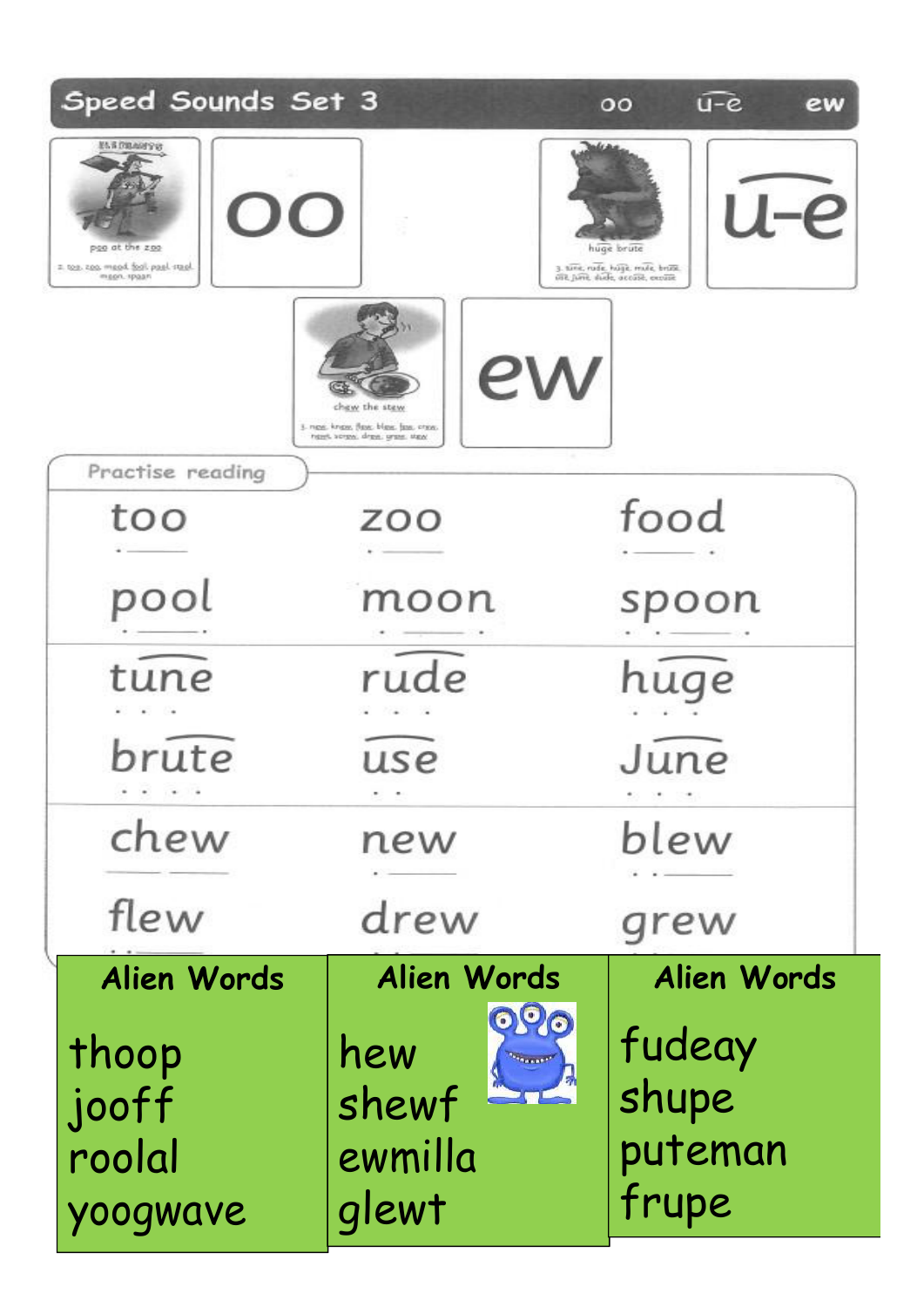



ire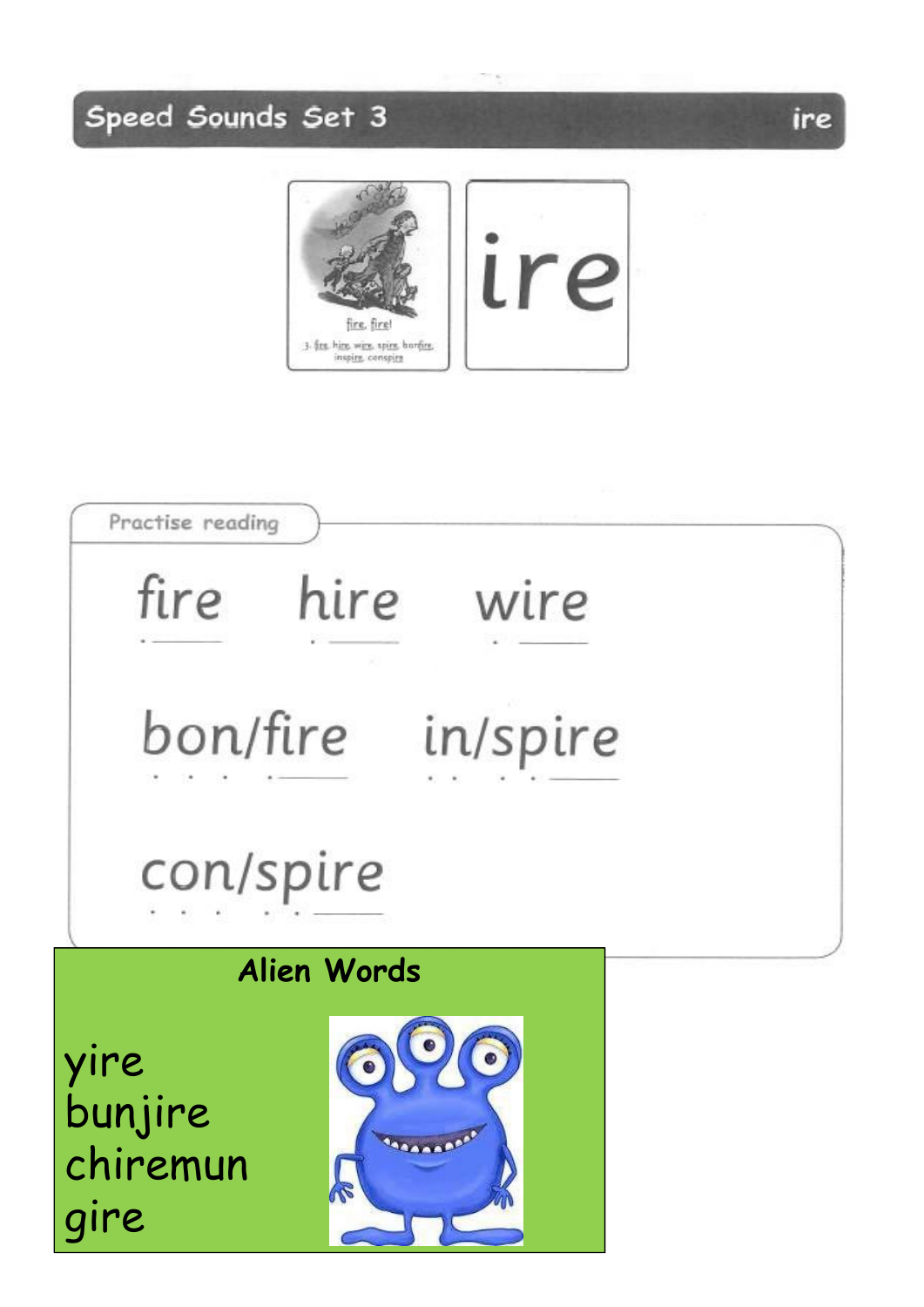





#### ear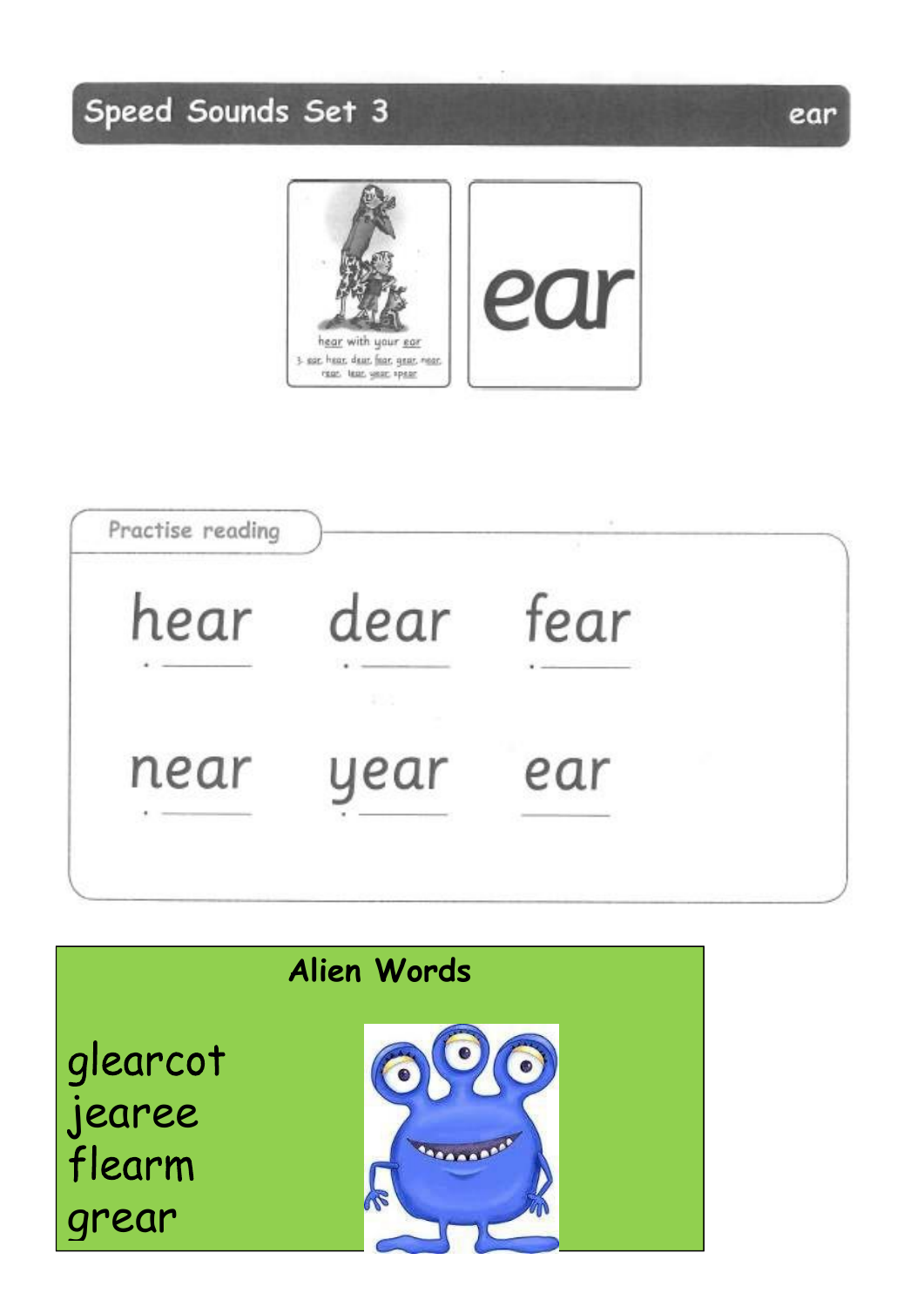

| Alien Words          |
|----------------------|
| temp/er/a/ture       |
| ad/ven/ture          |
| crea/ture fu/ture    |
| pic/ture mix/ture    |
| sure<br>pure<br>cure |
| Practise reading     |

agsenture chixure mureb



ure